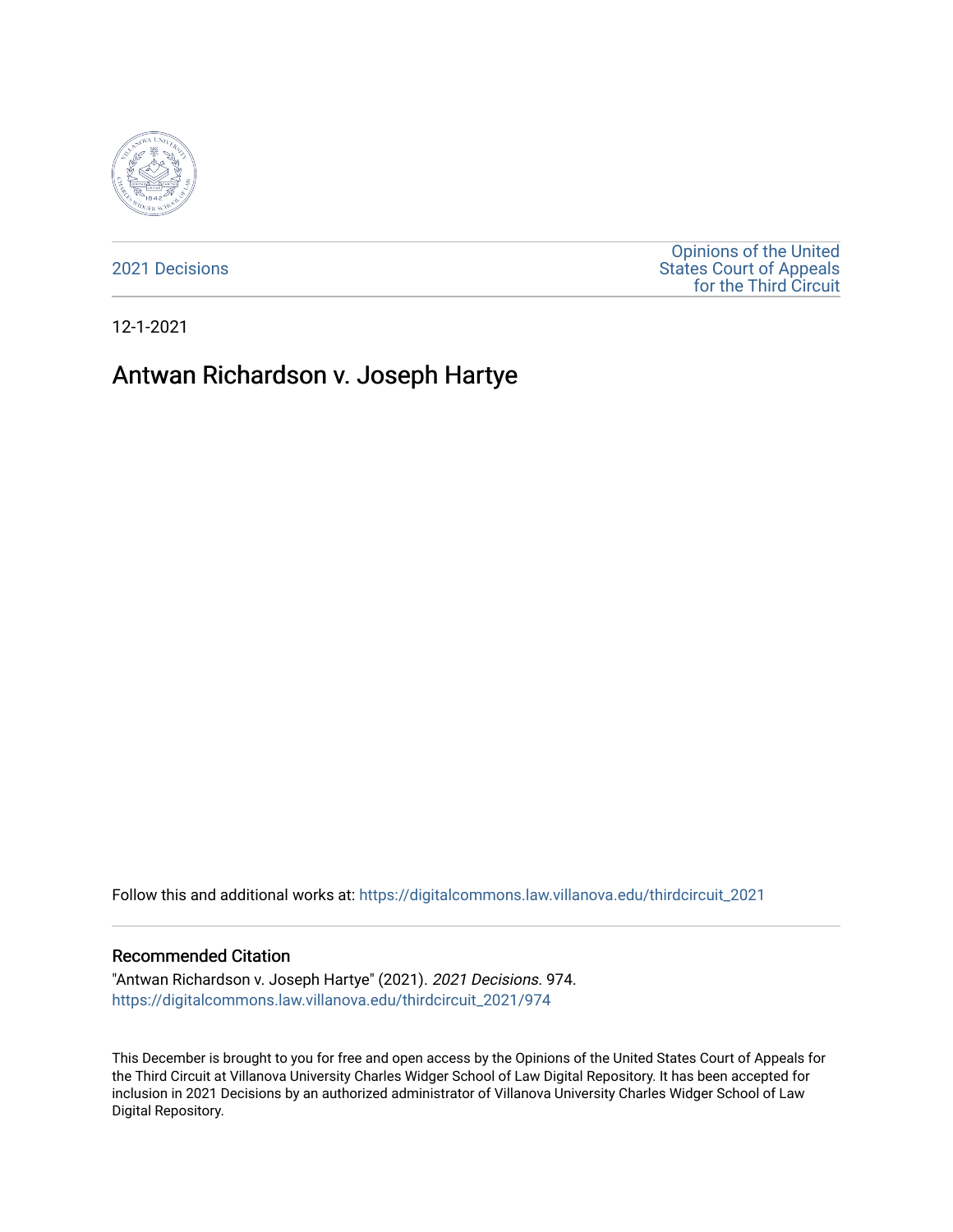#### **BLD-026 NOT PRECEDENTIAL**

### UNITED STATES COURT OF APPEALS FOR THE THIRD CIRCUIT

 $\frac{1}{2}$ 

# No. 21-2429  $\frac{1}{2}$

# ANTWAN L. RICHARDSON, Appellant

v.

# JOSEPH F. HARTYE; BRADLEY A. WINNICK; JOHN R. CANAVAN; DAUPHIN COUNTY PUBLIC DEFENDERS OFFICE; DAUPHIN COUNTY DISTRICT ATTORNEYS OFFICE; JUDGE DEBORAH E. CURCILLO; FRANCIS T. CHARDO

 $\mathcal{L}_\text{max}$  , where  $\mathcal{L}_\text{max}$  is the set of the set of the set of the set of the set of the set of the set of the set of the set of the set of the set of the set of the set of the set of the set of the set of the se

On Appeal from the United States District Court for the Middle District of Pennsylvania (D.C. Civil Action No. 1-19-cv-02132) District Judge: Honorable Christopher C. Conner

\_\_\_\_\_\_\_\_\_\_\_\_\_\_\_\_\_\_\_\_\_\_\_\_\_\_\_\_\_\_\_\_\_\_\_\_

Submitted for Possible Dismissal Pursuant to 28 U.S.C. § 1915(e)(2)(B) or Summary Action Pursuant to Third Circuit LAR 27.4 and I.O.P. 10.6 November 10, 2021

Before: MCKEE, GREENAWAY, JR., and PORTER, Circuit Judges

(Opinion filed: December 1, 2021)  $\frac{1}{2}$ 

> OPINION\*  $\frac{1}{2}$

PER CURIAM

<sup>\*</sup> This disposition is not an opinion of the full Court and pursuant to I.O.P. 5.7 does not constitute binding precedent.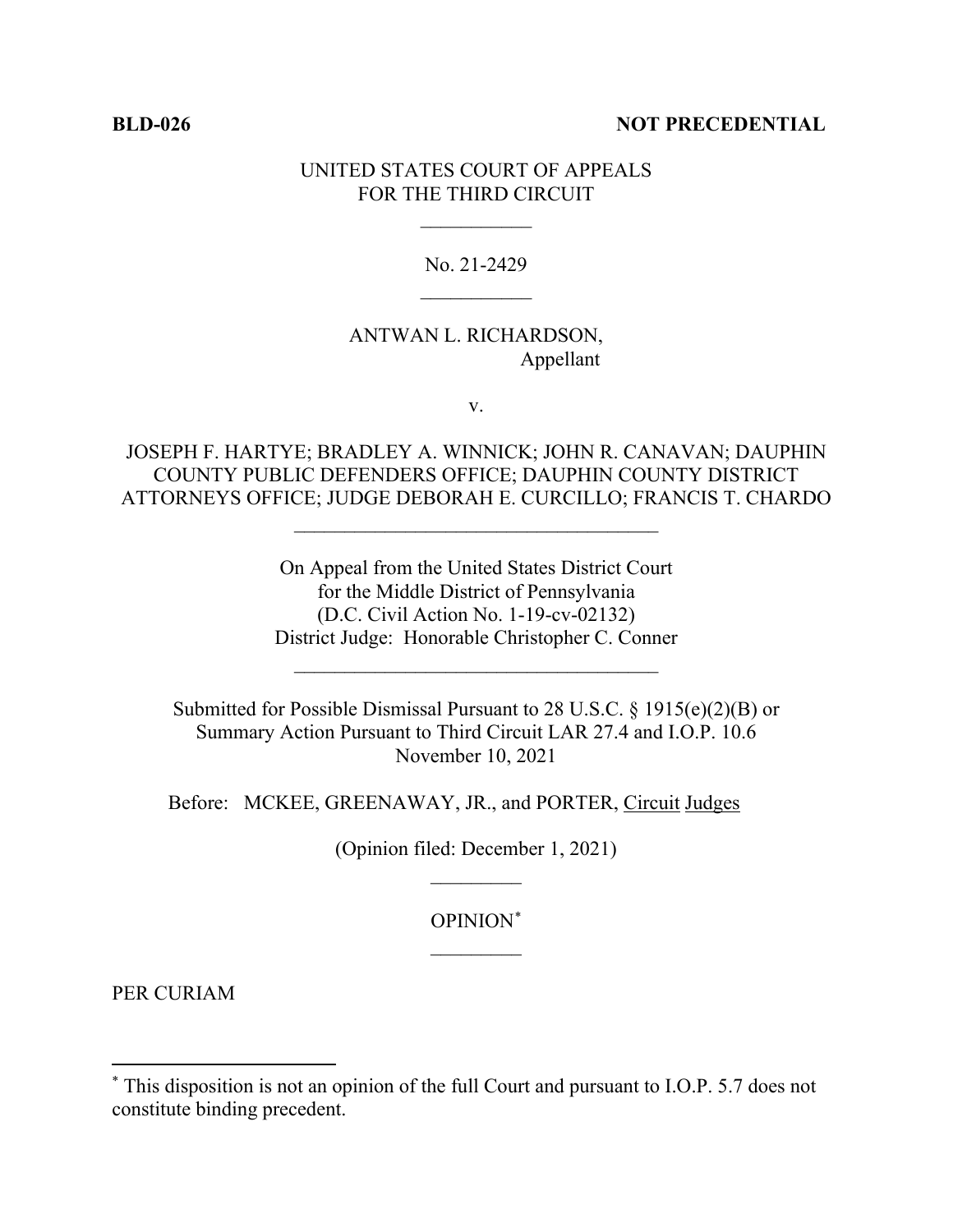Appellant Antwan Richardson, an inmate proceeding pro se and in forma pauperis, appeals from the District Court's dismissal of his civil rights complaint. For the reasons that follow, we will summarily affirm the District Court's judgment.

I.

In December 2019, Richardson filed a complaint against numerous defendants involved in his state court criminal proceedings, including his public defender, the district attorney, several police officers, and the trial judge. A United States Magistrate Judge screened Richardson's complaint pursuant to 28 U.S.C. § 1915(e), dismissed the complaint for failure to state a claim, and granted Richardson leave to file an amended complaint. Richardson then filed an amended complaint, omitting the police officer defendants. Neither complaint identified a precise cause of action but the Magistrate Judge liberally construed Richardson to have alleged 42 U.S.C. § 1983 claims stemming from his criminal prosecution and conviction. Specifically, Richardson alleged constitutional violations based on claims of 1) malicious prosecution; 2) an improper competency evaluation; 3) improper delay in being brought to trial; 4) selective prosecution; and 5) ineffective assistance of counsel. Richardson seeks damages and equitable relief.

The Magistrate Judge screened the amended complaint pursuant to 28 U.S.C. § 1915(e)(2)(B) and recommended dismissal of the complaint without further leave to amend. The District Court adopted the Magistrate Judge's report over Richardson's objections and dismissed the amended complaint. Richardson appealed.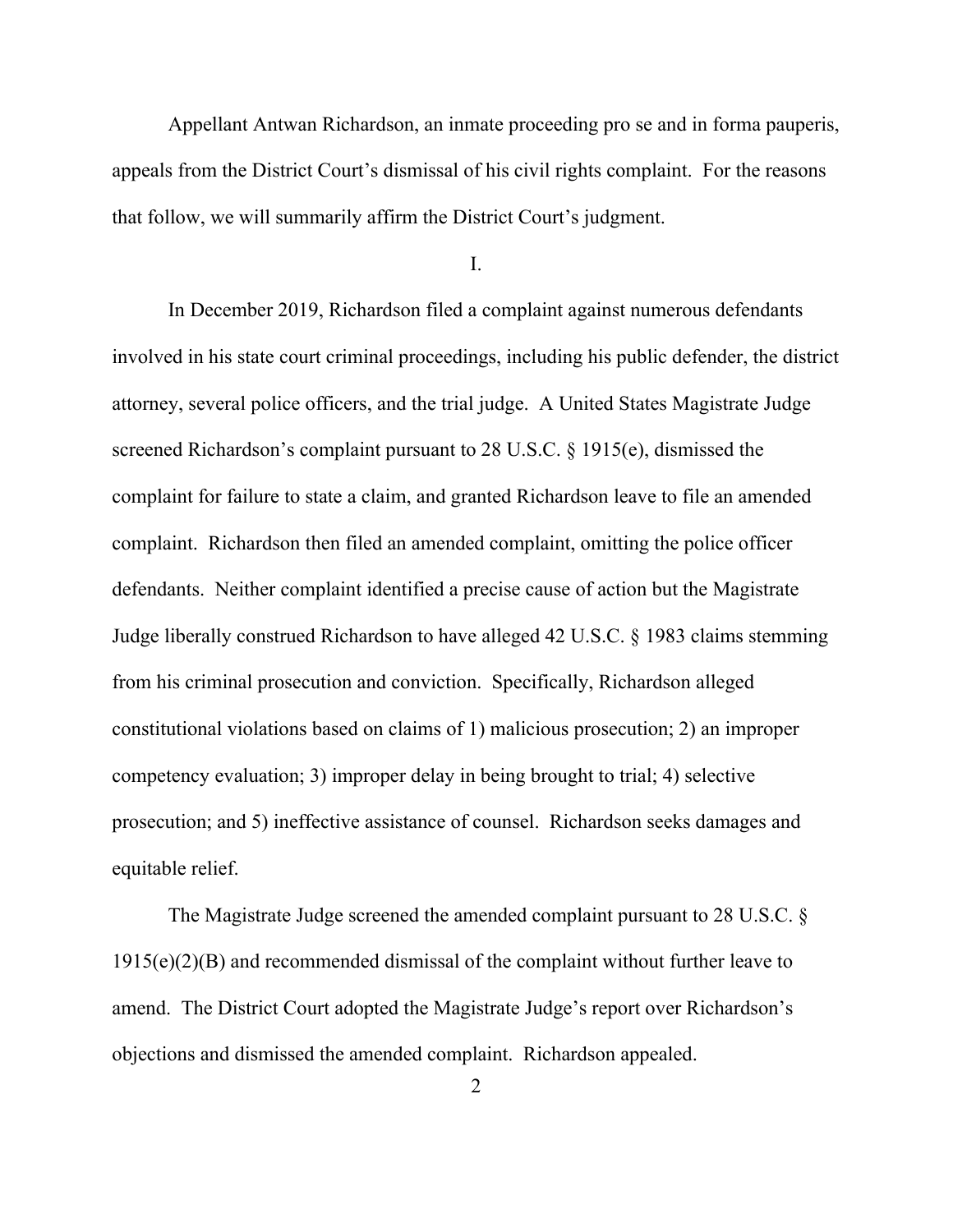II.

We have jurisdiction over this appeal pursuant to 28 U.S.C. § 1291. We exercise plenary review over the District Court's sua sponte dismissal of Richardson's claims under § 1915(e)(2). See Dooley v. Wetzel, 957 F.3d 366, 373 (3d Cir. 2020). To avoid dismissal for failure to state a claim, a civil complaint must set out "sufficient factual matter" to show that its claims are facially plausible. See Ashcroft v. Iqbal, 556 U.S. 662, 678 (2009). Construing Richardson's complaint liberally, see Erickson v. Pardus, 551 U.S. 89, 94 (2007) (per curiam), we accept all factual allegations in the complaint as true and view those facts in the light most favorable to Richardson, Fleisher v. Standard Ins. Co., 679 F.3d 116, 120 (3d Cir. 2012). We may summarily affirm if the appeal fails to present a substantial question. See Murray v. Bledsoe, 650 F.3d 246, 247 (3d Cir. 2011) (per curiam); 3d Cir. L.A.R. 27.4; I.O.P. 10.6.

#### III.

We agree with the District Court's dismissal of Richardson's claims for substantially the reasons stated in the Magistrate Judge's Report and Recommendation. First, Richardson's claims against Judge Curcillo are barred by absolute immunity. See Stump v. Sparkman, 435 U.S. 349, 355-57 (1978) (explaining that judges are not civilly liable for judicial acts); Azubuko v. Royal, 443 F.3d 302, 303 (3d Cir. 2006) (per curiam) ("A judicial officer in the performance of his duties has absolute immunity from suit and will not be liable for his judicial acts."). Although Richardson disagreed with Judge Curcillo's decisions concerning the timeliness of his trial and his competency evaluation,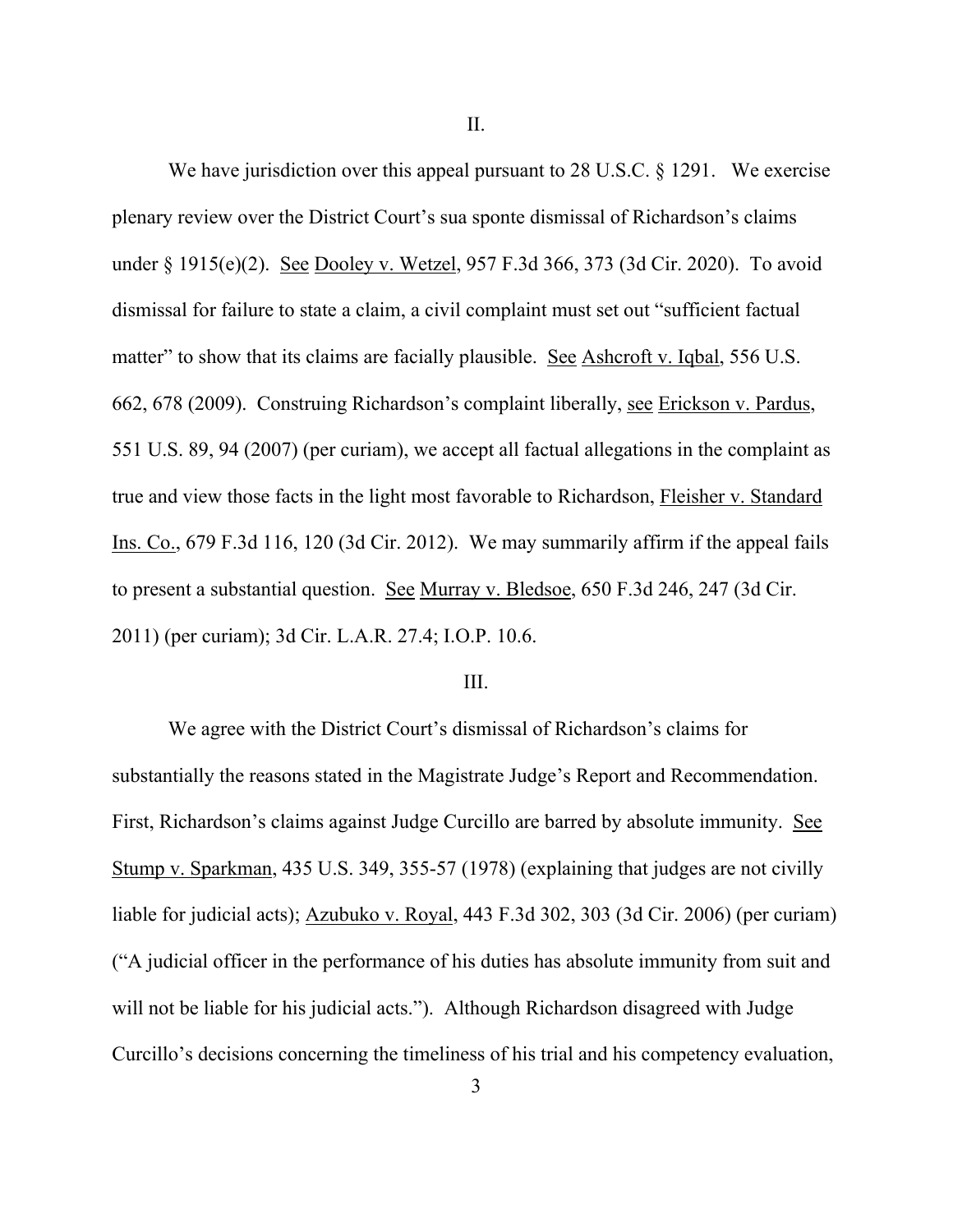he did not allege that the judge acted in the absence of jurisdiction. See Figueroa v. Blackburn, 208 F.3d 435, 443-44 (3d Cir. 2000) (explaining that "[a] judge will not be deprived of immunity because the action he took is in error, was done maliciously, or was in excess of his authority; rather, he will be subject to liability only when he has acted in the clear absence of all jurisdiction"). Because there is no question that Judge Curcillo acted within his jurisdiction, Richardson's claims are barred. See id. ("[g]enerally, ... where a court has some subject matter jurisdiction, there is sufficient jurisdiction for immunity purposes") (citations and internal quotation marks omitted). Additionally, the Magistrate Judge correctly concluded that Richadson's claim against Judge Curcillo for injunctive relief was also barred. See Azubuko, 443 F.3d at 303-04 (injunctive relief against a judicial officer not available under § 1983 unless a declaratory decree was violated or declaratory relief is unavailable).

Next, Richardson's claims against prosecutors Canavan, Chardo, and the Dauphin County District Attorney's Office are also barred by absolute immunity. See Buckley v. Fitzsimmons, 509 U.S. 259, 273 (1993) ("[A]cts undertaken by a prosecutor in preparing for the initiation of judicial proceedings or for trial, and which occur in the course of his role as an advocate for the State, are entitled to the protections of absolute immunity."). Richardson's allegations indicate that both prosecutors acted entirely within the scope of their respective positions as they sought to bring him to trial and participated in the competency evaluation process. See Van de Kamp v. Goldstein, 555 U.S. 335, 343-44 (2009) (applying absolute immunity where the prosecutor's administrative obligation was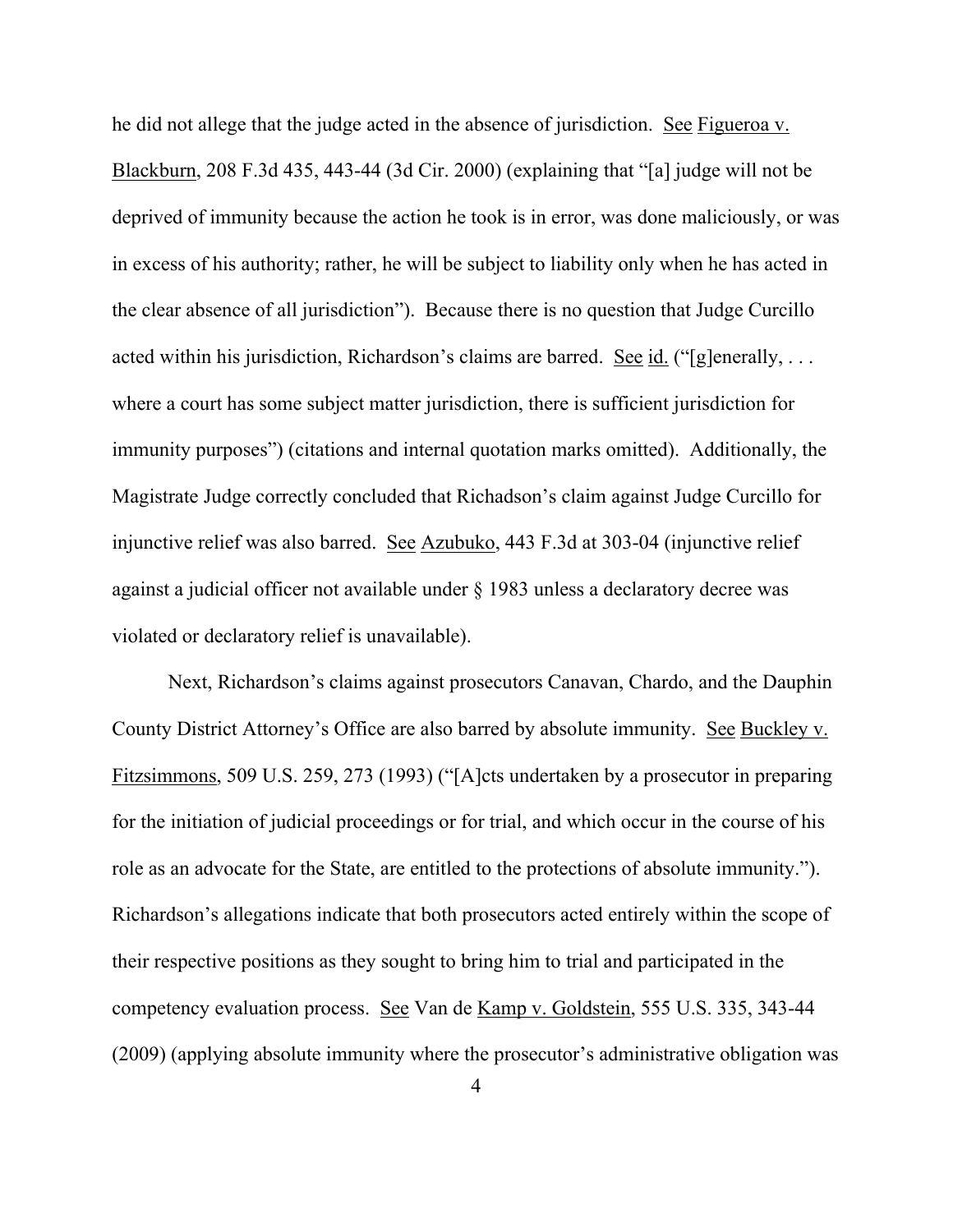"directly connected with the conduct of a trial"); see also Williams v. Consovoy, 453 F.3d 173, 178 (3d Cir. 2006) (competency evaluation is "function integral to the judicial process").

Richardson's claim of malicious prosecution also fails. To prove a malicious prosecution claim under § 1983, a plaintiff must meet a number of elements, including that the "criminal proceeding ended in his favor." Allen v. N.J. State Police, 974 F.3d 497, 502 (3d Cir. 2020). As this Court has explained, favorable termination requires a showing that a conviction has been "disposed of in a way that indicates the innocence of the accused." Kossler v. Crisanti, 564 F.3d 181, 187 (3d Cir. 2009). Because Richardson's conviction has not been overturned or otherwise favorably terminated, he cannot allege the elements required for malicious prosecution.

Richardson also alleges that the prosecution violated his right to equal protection by prosecuting him for kidnapping while declining to prosecute the person he kidnapped. The Magistrate Judge correctly interpreted Richardson's claim as an allegation of selective prosecution, a form of discriminatory law enforcement that violates the Equal Protection Clause of the Fourteenth Amendment. See Yick Wo v. Hopkins, 118 U.S. 356 (1886). Two factors must be proved: first, that persons similarly situated were not prosecuted; second, "that the decision to prosecute was made based on an unjustifiable standard, such as race, religion or some other arbitrary factor." United States v. Schoolcraft, 879 F.2d 64, 68 (3d Cir. 1989) (per curiam). As explained by the Magistrate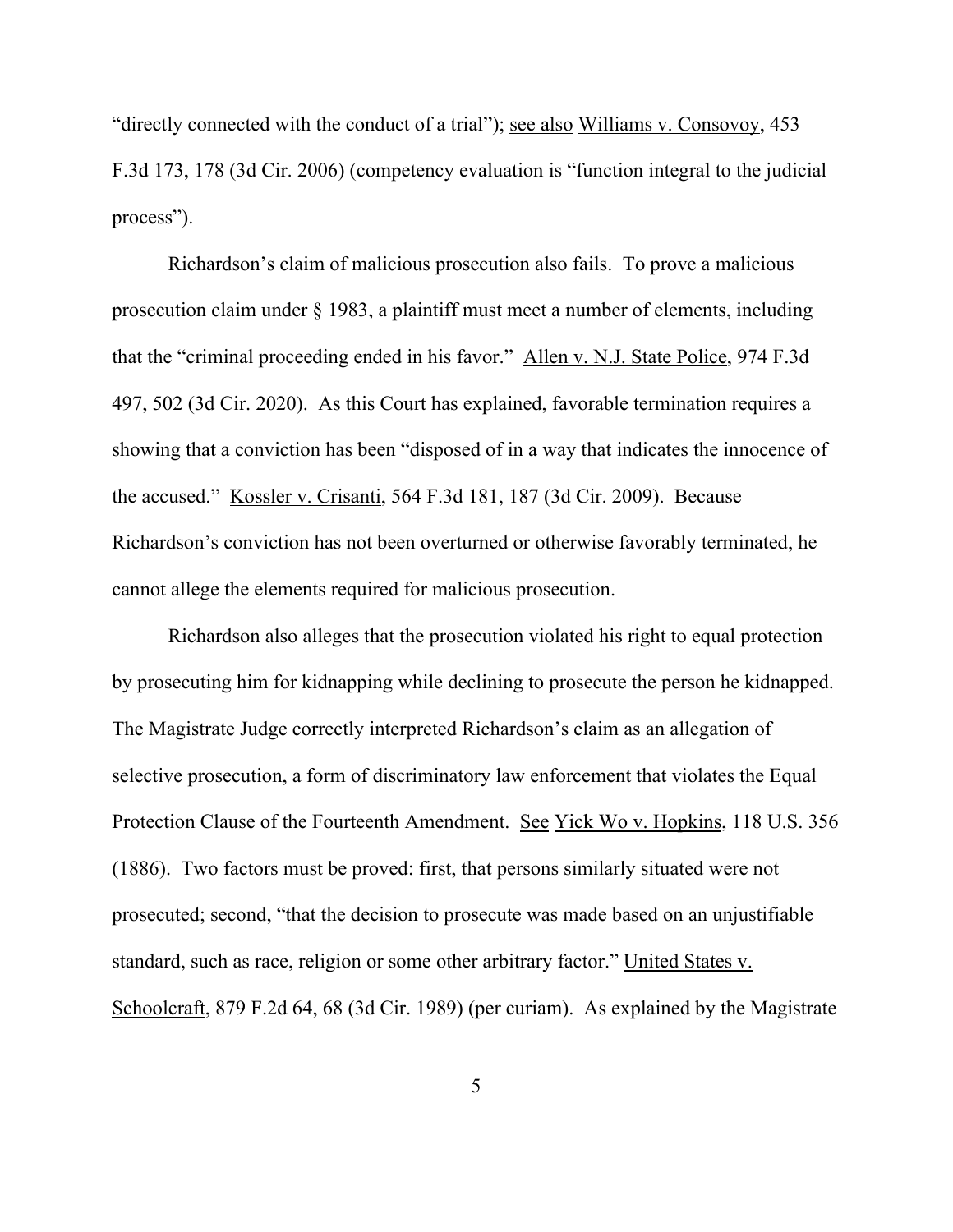Judge, Richardson has failed to allege the basis for either factor and therefore has failed to state a claim of selective prosecution.

Additionally, Richardson's claims against defense counsel, including Hartye, Winnick, and the Dauphin County Public Defender's Office, fail under § 1983 because the defendants are not state actors. Public defenders do not act under color of state law for purposes of § 1983 when they "perform[] a lawyer's traditional functions as counsel to a defendant in a criminal proceeding." See Polk County v. Dodson, 454 U.S. 312, 325 (1981). Although defense attorneys may act "under color of" state law when they conspire with state officials to deprive a person of his or her federal rights, see Tower v. Glover, 467 U.S. 914, 923 (1984), a plaintiff pleading unconstitutional conspiracy "must assert facts from which a conspiratorial agreement can be inferred," Great W. Mining  $&$ Min. Co. v. Fox Rothschild LLP, 615 F.3d 159, 178 (3d Cir. 2010). Richardson's bare assertion that defense counsel conspired with the prosecution concerning his competency evaluation failed to plausibly allege any conspiracy.

Finally, considering the foregoing, the District Court did not abuse its discretion or otherwise err in dismissing the complaint without leave to amend after determining that further amendment would have been futile. See Grayson v. Mayview State Hosp., 293 F.3d 103, 108 (3d Cir. 2002).

6